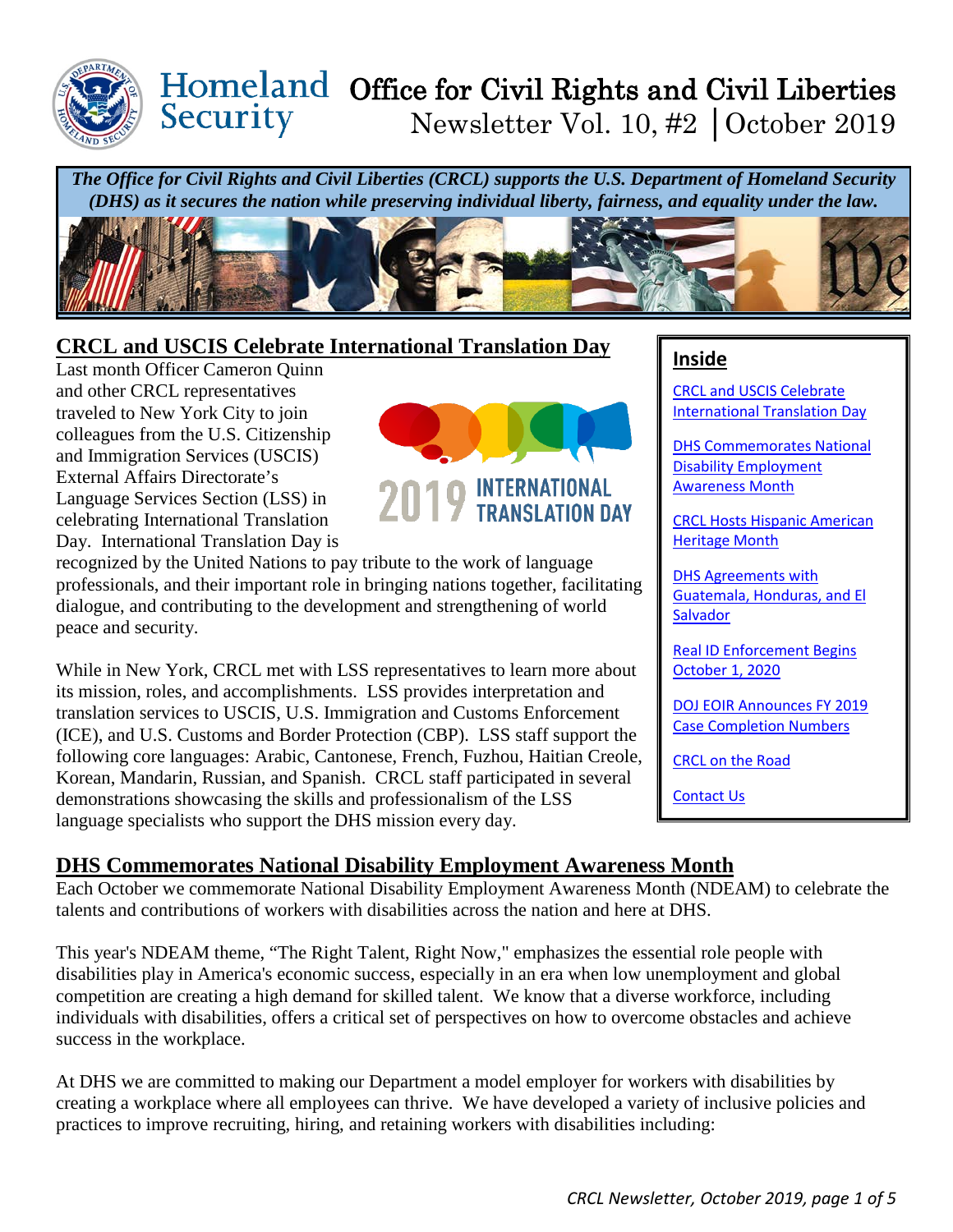- Hiring using the [Schedule A Appointing](https://www.dol.gov/odep/pubs/scheduleA/abc_hiring_mngr_ODEP_508%20compliant.pdf)  [Authority w](https://www.dol.gov/odep/pubs/scheduleA/abc_hiring_mngr_ODEP_508%20compliant.pdf)hich allows qualified candidates with disabilities to be hired non-competitively;
- Providing [reasonable accommodations](https://www.dhs.gov/reasonable-accommodations-dhs) to employees with disabilities allowing an adjustment or alteration in the work setting that enables an individual to perform job duties and enjoy the benefits and privileges of employment;
- Offering Personal Assistance Services (PAS) to individuals with targeted disabilities to enable the employee to perform the essential functions of his or her position;



- Participating in [Operation Warfighter,](https://www.dhs.gov/homeland-security-careers/operation-warfighter) a Department of Defense internship program that provides opportunities for wounded military (or veterans) members in a non-military work environment; and
- Participating in the [Workforce Recruitment Program](https://www.wrp.gov/wrp) which connects highly motivated college students and recent graduates who have disabilities with federal government employers to secure internships or permanent employment.

Learn more about [Disability Access](https://www.dhs.gov/disability-access-department-homeland-security) at DHS, and the Department's commitment to strengthening and supporting full inclusion and equal opportunity for persons with disabilities.

## <span id="page-1-0"></span>**CRCL Hosts Hispanic American Heritage Month Event**

Earlier this month, CRCL and DHS Adelante, an employee association, hosted a Department-wide event celebrating Hispanic American Heritage Month observed each year from September 15 – October 15. This year's theme, "Hispanic Americans: A History of Serving Our Nation," invites us to reflect on how Hispanic Americans have shaped the history of the U.S., and recognize the cultures and contributions of Hispanic and Latino communities across our country.

During the event CRCL Deputy Officer for EEO and Diversity Veronica Venture moderated a panel of distinguished federal Senior Executive Service (SES) employees from across the Department. Panelists included: Raul Castro, DHS Office of Operations, Support Coordination; Rebekah Salazar, CBP, Office of Privacy and Diversity; and Waldemar Rodriguez, ICE, Office of Professional Responsibility.



*Panel from left to right: Moderator Veronica Venture, CRCL; Rebekah Salazar, CBP Office of Privacy and Diversity; Raul Castro, DHS Office of Operations; Waldemar Rodriguez, ICE Office of Professional Responsibility*

The program featured a series of questions directed to the panelists about their professional experiences and career development while rising through the ranks to top SES leadership positions within DHS. The panelists shared their personal stories, and discussed best practices and resources available at DHS to assist fellow employees in pursuit of advancing their careers and seeking leadership opportunities.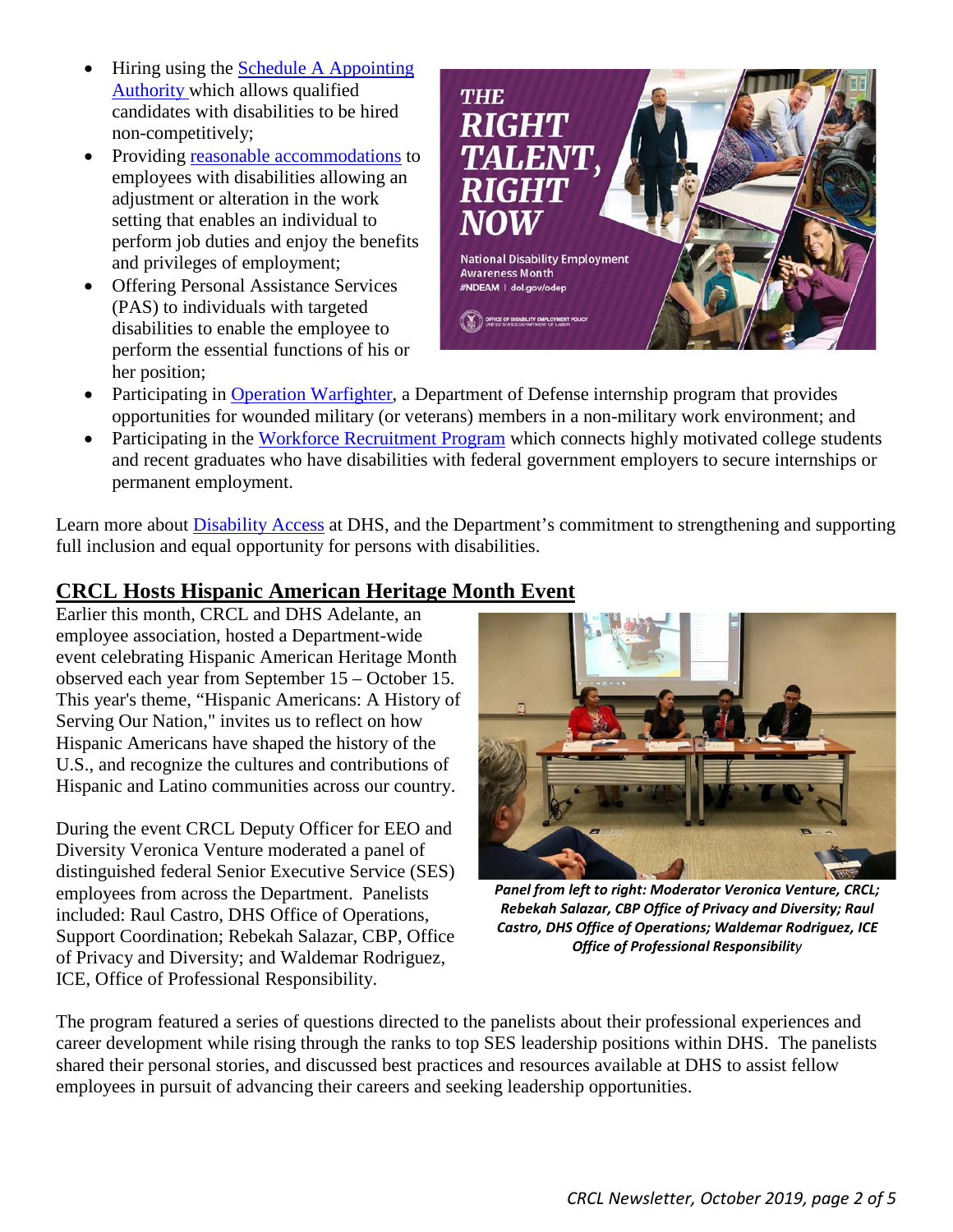## <span id="page-2-0"></span>**DHS Agreements with Guatemala, Honduras, and El Salvador**

Over 72% of all migrants apprehended at the Southwest border through August of fiscal year 2019 were from the countries of the northern region of Central America: El Salvador, Honduras, and Guatemala. In recognizing the push and pull factors which cause irregular migration to the U.S., DHS has entered into agreements and arrangements with each of these countries to further expand asylum capabilities and improve safety, security, and prosperity throughout the region. With these agreements and arrangements, the U.S. is committed to be a good partner to its Central American neighbors, and will work to develop an economically vibrant region. Learn more about the agreements below:



**Asylum Cooperative Agreements (ACA):** These agreements with Guatemala, El Salvador, and Honduras, once brought into force, will allow migrants to seek protection within the region by facilitating cooperation between the U.S. and host nation governments or international organizations to expand their systems for offering humanitarian protections.

**Border Security Arrangements:** The purpose of these arrangements is to deploy officials from CBP and ICE to advise and mentor host nation police, border security, immigration, and customs counterparts.

**Biometric Data Sharing Program (BDSP) Arrangements:** These arrangements aim to enhance cooperation between DHS and Northern Triangle countries to prevent and combat crime and other threats to public security by expanding biometric data collection and information sharing. The exchange of biometrics and identity data will enable DHS and Northern Triangle countries to more easily verify the identities of irregular migrants in order to detect the activities of transnational criminal organizations, human smugglers, and wanted criminals.

**Temporary Agricultural and Non-agricultural Workers Programs Agreements:** Department of Labor agreements to improve non-immigrant visa program operations and implementation. These agreements strengthen bilateral cooperation between the U.S. and Northern Triangle countries. This is key to ensuring that vulnerable populations are not victimized as they seek legal temporary employment by further establishing safe and lawful recruitment, employment, and working conditions.

Read the entire [Fact Sheet: DHS Agreements with Guatemala, Honduras, and El Salvador.](https://www.dhs.gov/sites/default/files/publications/fact_sheet_-_agreements_with_northern_region_of_central_america_countries.pdf) 

## <span id="page-2-1"></span>**REAL ID Enforcement Begins in Less Than a Year**

Beginning October 1, 2020, every air traveler must present a REAL ID-compliant driver's license, state-issued enhanced driver's license, or [other acceptable forms of identification, such as a valid passport or U.S. military](https://www.tsa.gov/travel/security-screening/identification)  [ID,](https://www.tsa.gov/travel/security-screening/identification) to fly within the US. Individuals who are unable to verify their identity will not be permitted to enter the Transportation Security Administration (TSA) checkpoint and will not be allowed to fly.

"This is an important step in enhancing commercial aviation security and we urge travelers to ensure they have compliant documents," said Acting Secretary Kevin K. McAleenan. "DHS is committed to working with states as they continue their efforts to issue REAL IDs to Americans."

- Real progress has been made in less than two years. In January of 2017 only 26 states were REAL ID compliant.
- Through voluntary partnerships with state governments, associations, DMVs, and other stakeholders across all jurisdictions DHS can proudly say that 47 out of 50 states are currently REAL ID compliant.
- There is still work to do. Only 27% of Americans have been issued a REAL ID at this time.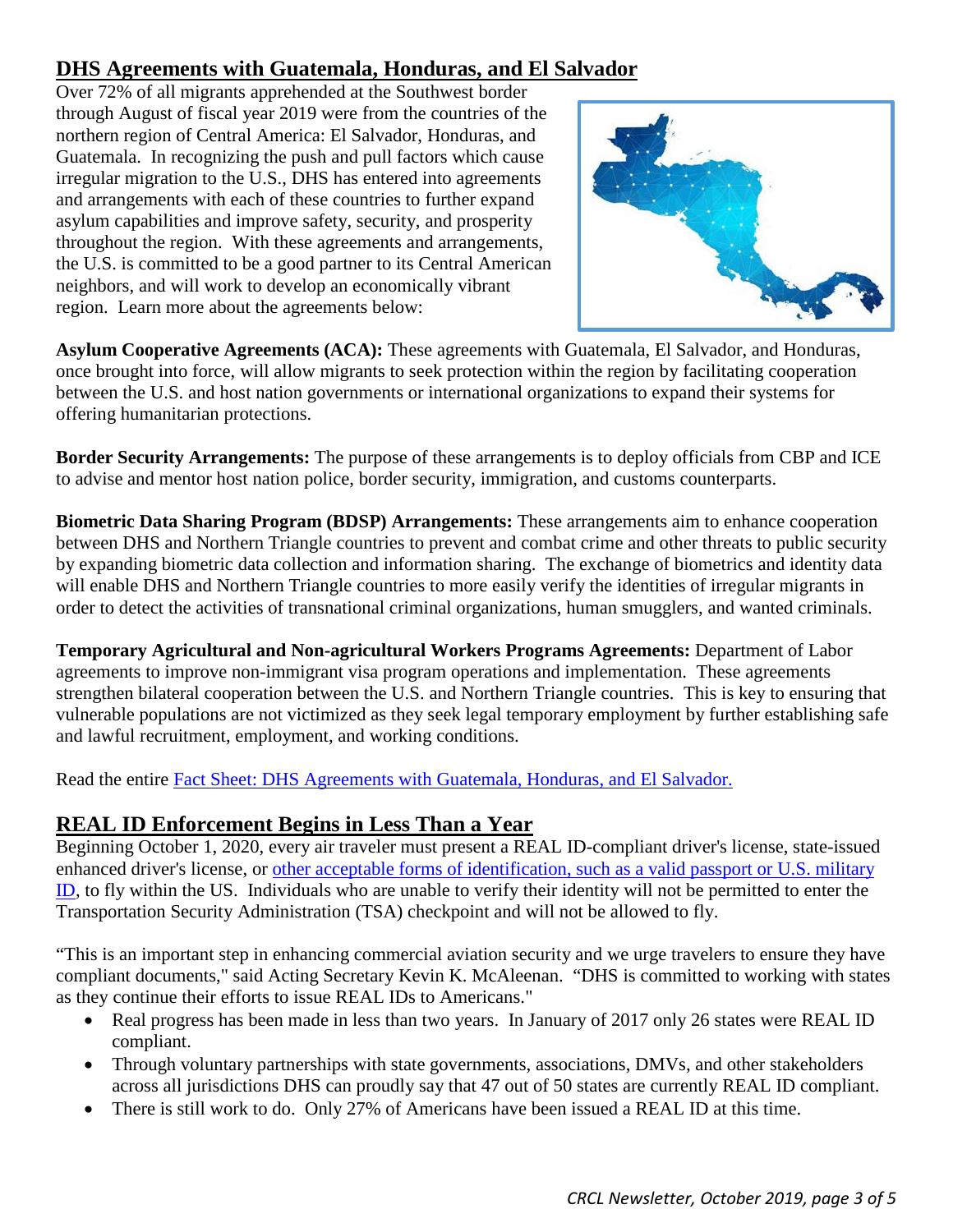

DHS has been working to increase public attention and focus on the upcoming deadline. Beginning in April TSA has displayed [signs at airports](https://www.tsa.gov/sites/default/files/realid_sign.pdf) notifying the public of changing requirement. In August TSA began verbally advising travelers who present non-compliant licenses of the upcoming REAL ID requirement and enforcement date. TSA has also co-hosted REAL ID events with motor vehicle administration officials in numerous locations around the country throughout the spring and summer with more to come.

REAL ID-compliant licenses are marked by a star on the top of the card. Michigan, Vermont, Minnesota, and New York states issue both REAL ID and state-issued enhanced driver's licenses - both of which are acceptable. Washington state issues enhanced driver's licenses only. These documents will be accepted at the airport security checkpoint when the REAL ID enforcement goes into effect. Travelers who are not sure if their stateissued ID is compliant should check with their state driver's license agency.

In addition DHS has been working closely with government officials of all 56 states and territories as well as the American Association of Motor Vehicle Administrators and the National Governors Association to implement REAL ID and provide technical assistance.

Passed by Congress in 2005, the REAL ID Act implements the 9/11 Commission's recommendation that the federal government "set standards for the issuance of sources of identification, such as driver's licenses." The Act established minimum security standards for state-issued driver's licenses and identification cards, and prohibits federal agencies from accepting licenses and identification cards from states that do not meet these standards for official purposes, such as at airport security checkpoints. The regulations established the deadline of October 1, 2020, to ensure full enforcement of the REAL ID Act. States have made considerable progress in meeting this key recommendation of the 9/11 Commission.

#### *For more information on how to become REAL ID compliant check with your local state driver's license agency. To download and print informational materials, visit [tsa.gov/real-id.](https://www.tsa.gov/real-id)*

## <span id="page-3-0"></span>*DOJ Executive Office for Immigration Review Announces Case Completion Numbers for Fiscal Year 2019*

The U.S. Department of Justice, Executive Office for Immigration Review (EOIR) recently announced the agency's case completion numbers topped 275,000 cases for fiscal year 2019, the second highest number of case completions in EOIR's history. This number marks an increase of roughly 80,000 case completions from fiscal year 2018, the same year that EOIR established case completion goals for immigration judges in response to years of declining or stagnant productivity. The FY19 numbers are nearly double the number of completed cases from just three years ago. [Read the entire release.](https://www.justice.gov/opa/pr/executive-office-immigration-review-announces-case-completion-numbers-fiscal-year-2019)